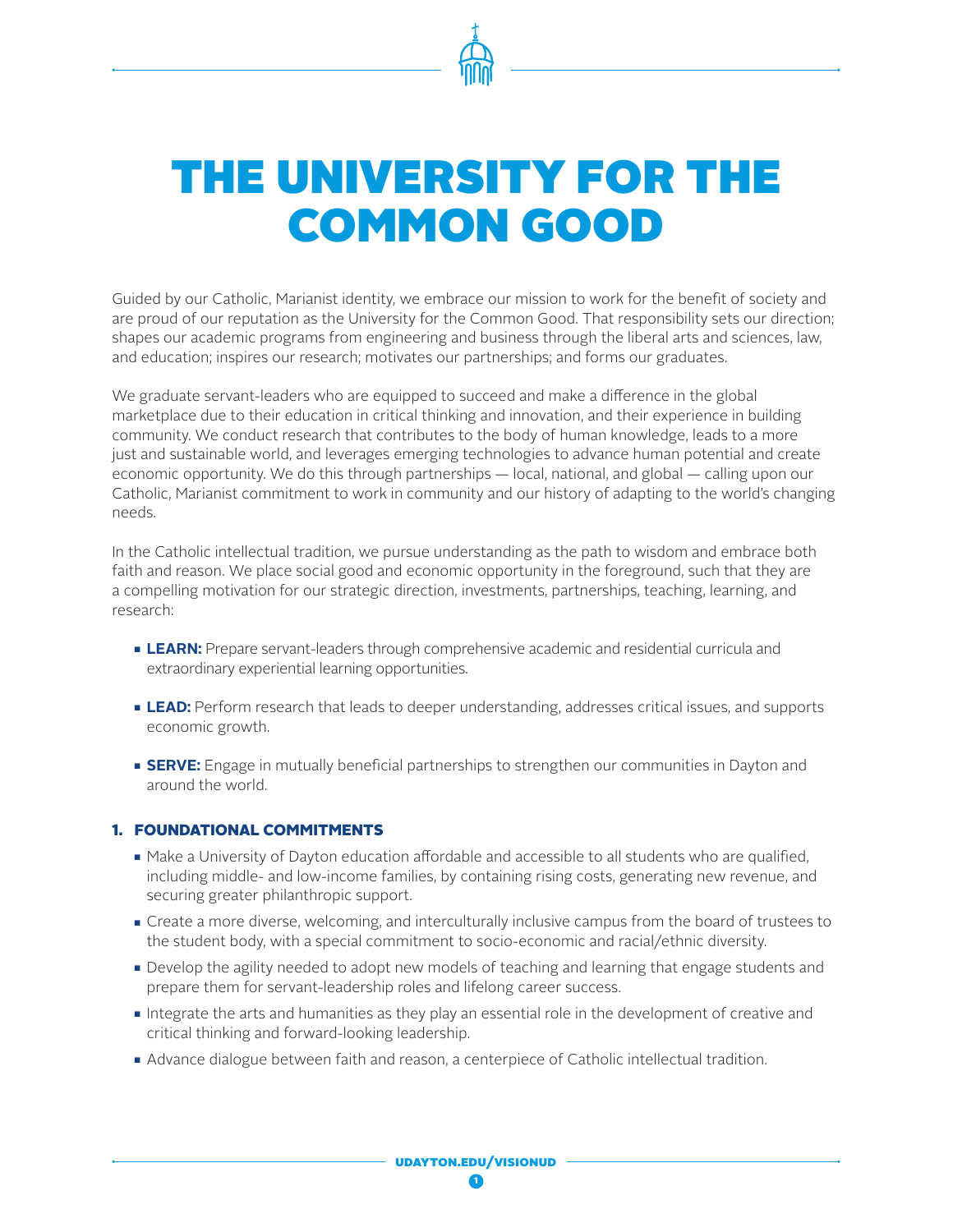## 2. BUILDING CAPACITY FOR SERVANT-LEADERSHIP AND ADAPTABILITY THROUGH A UD EDUCATION

Ensure that every student receives an education that provides a distinctive, integrated student experience that fosters servant-leadership, a spirit of life-long learning, and adaptability for changing times through:

#### **Example 1 Community Engagement**

- $\circ$  Develop deeper, higher-impact reciprocal relationships in the Dayton community, elevating the education of our students through experiential learning and addressing issues such as Catholic and urban education; food security, nutrition, and health; reconciliation of racial, religious, and cultural conflict; environmentally sustainable neighborhoods; and alternatives to violence.
- o Appoint "community geographers" to analyze neighborhood-based data and trends to identify and prioritize issues for our shared work.
- $\circ$  Renovate Chaminade Hall and create community co-working space for non-profit community organizations; locate strategically pivotal, community-based centers; serve as a hub of student, faculty, and staff collaboration.

#### **nimovation, Applied Creativity, and Entrepreneurship**

- $\circ$  Become an anchor in the Dayton Arcade, establishing faculty and staff offices, offering courses, and jointly leading an ideation center that provides:
	- $\rightarrow$  Accessibility to students, faculty, and staff pursuing venture creation and innovation.
	- $\rightarrow$  Experiential learning opportunities for students from a variety of disciplines supporting others who are creating new ventures.
- $\circ$  Partner with a Dayton neighborhood, local foundations, banks, economic development organizations, and regional businesses to develop a "community innovation center," an incubation site for neighborhood businesses and nonprofit ventures, with a special emphasis on women- and minority-owned concepts.
- $\circ$  Develop innovative policies, practices, and incentives to empower faculty and staff who wish to pursue commercialization and venture creation.
- $\circ$  Strive to become the first university in the country in which every student will take at least one course on innovation, humanity-centered applied creativity, and entrepreneurial thinking.
- **Example 2 Intercultural and Global Engagement** 
	- $\circ$  Increase the racial, ethnic, and cultural diversity of our faculty and staff, and enrich the curriculum to expand students' intercultural competencies.
	- $\circ$  Grow the opportunities available for intercultural immersions and ensure that they are available to all students, no matter their financial circumstances.

# 3. ENHANCING INTERDISCIPLINARY RESEARCH

- $\blacksquare$  Make investments in faculty, staff, graduate students, and facilities in three focus areas:
	- <sup>m</sup>**Sustainability and Human Rights** 
		- $\rightarrow$  Selectively build upon our cross-University strengths in advanced energy research.
		- $\rightarrow$  Pay special attention to opportunities where sustainable energy and human rights researchers can work together to advance the common good.
		- → Aim for an NSF Science and Technology Center.

udayton.edu/visionud